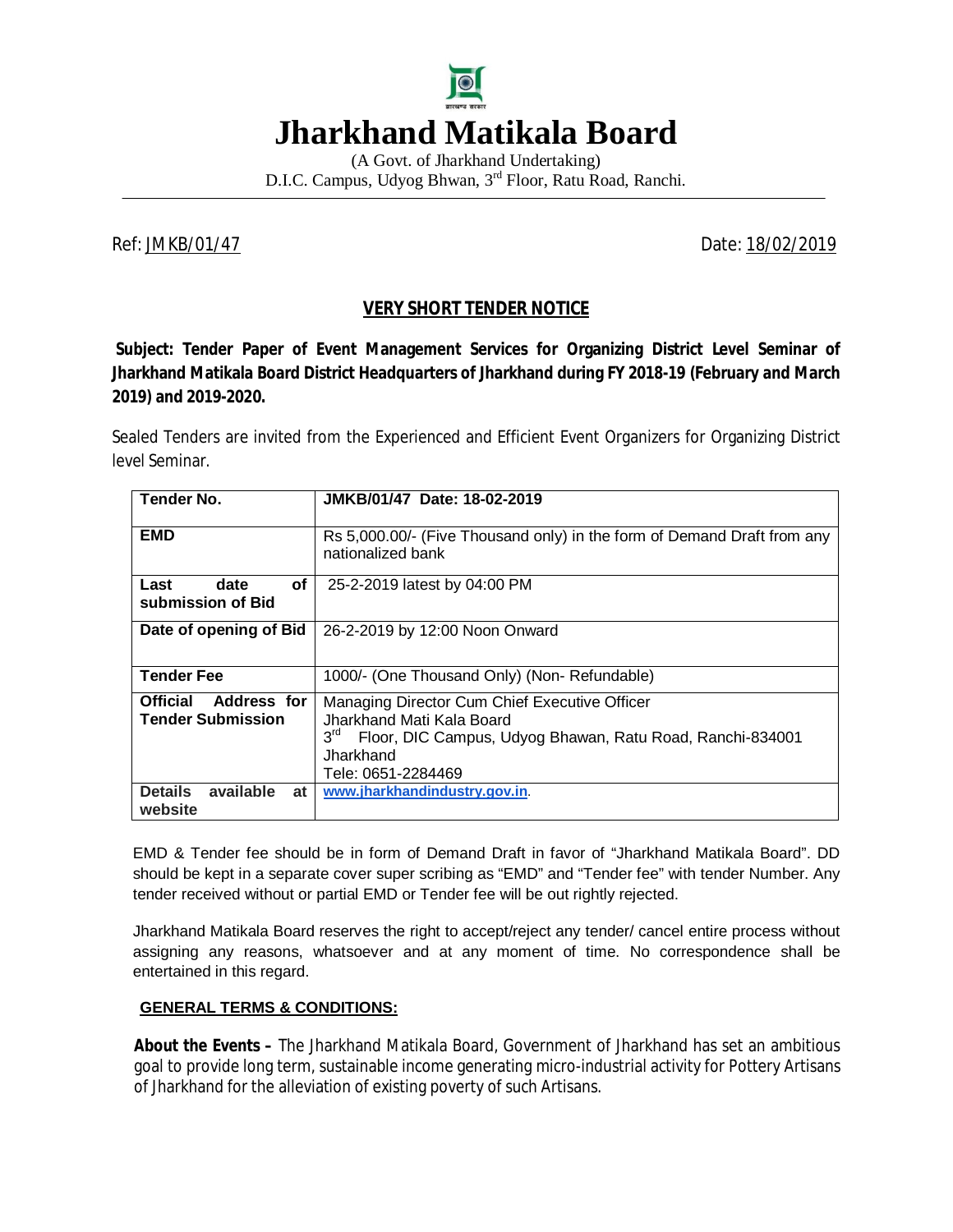So as to fulfill this goal it has been decided to organize Seminars at Every Districts of Jharkhand in Which Kumhars of the Districts will be invited to make them acquainted with Modern Technology like electric Chalk, Pug mill, Jigar jolly and their operation from the delegates.

#### **Participants – 500 – 800 (Aprox.)**

- **1. 50 Nos VIP, Guest and Office Staff**
- **2. 800 Nos. (Aprox.) Kumhars/Potters Artisans**
- **3. Seminar- Power Point Presentation by Delegates/Speeker/Guest.**
- **4. Timing – 10:00 AM to 6:00 PM**
- **5. Date – Financial Year 2018-2019 – 1. Jamshedpur – Date 2-3-2019**

 **2. Ranchi – Date 5-3-2019**

 **6. Financial Year 2019-2020 – As and when Required (Not Decided)** 

## **7. Scope of Work:**

- 1. Stage Design and Venue Management Iron Frame Flex Backdrop on Stage, Flower Decoration, Bouquets, Lighting of Lamp, Light and Sound on Stage, Power Point Screens, Laptop, Projector, In venue Standee and banner, Gate at entrance, Reception Counter, arrangement of Broacher etc.
- 2. Ticketing, Local Transport and Hospitality of Guest The event organizer will do the air/Train/Bus ticketing, arrange Station/airport pick-up and drop and local transport in Scorpio Vehicles for the guest and also arrange hotel rooms and food in the city. (As per Requirements)
- 3. Organizing transport and logistics in bus/Bolero/4 wheeler etc Arrangement of one big bus from each block of the Districts for bringing Kumhar to the Seminar Venue.(As per requirements)
- 4. Media Management To Invite all News Paper Journalists from both print and Electronic Media along with arrangements for refreshment for these Journalists and arrangement of press release.
- 5. Refreshment and Lunch
- a) VIP Refreshment on stage 50 Packets (Roasted almond- 30 gm, Cashew Nut- 30 gm, dry Sweets- 50 Gram, Tea and Coffee- 100 MI, along with 500 ml ISI marked water bottle will be supplied by the event organizer and to be served by 2 nos. of professional service boy with proper cutlery and uniform. (Timely clearance to be ensured).
- b) VIP Lunch 100 Plats Arrangement of VIP Lunch at Seminar Place (Pulao, Rice, Paneer Masala, Dal Fry, Mix Veg, Salad, Chatni, Papad, Sweets , Achar, and Mineral Water Bottel (500 ml) etc)
- c) Refreshment for audience and participants 500 800 Packets Banana-1 each, Samosa 1each, Dry Sweets – 50 Gm, Tea and Coffee – 100 ml will be supplied by the Event Organizer and to be served by 5 Nos of professional service boy with proper cutlery and uniform, Timely clearance to be ensured. (Payment on actual no. of plate basis)
- d) Participants Lunch- 500 800 Plats (plain Rice, Dal fry, Mix Veg, Salad , Chatni, Papad) Drinking water Jar and disposable glass. (Payment on actual no. of plate basis)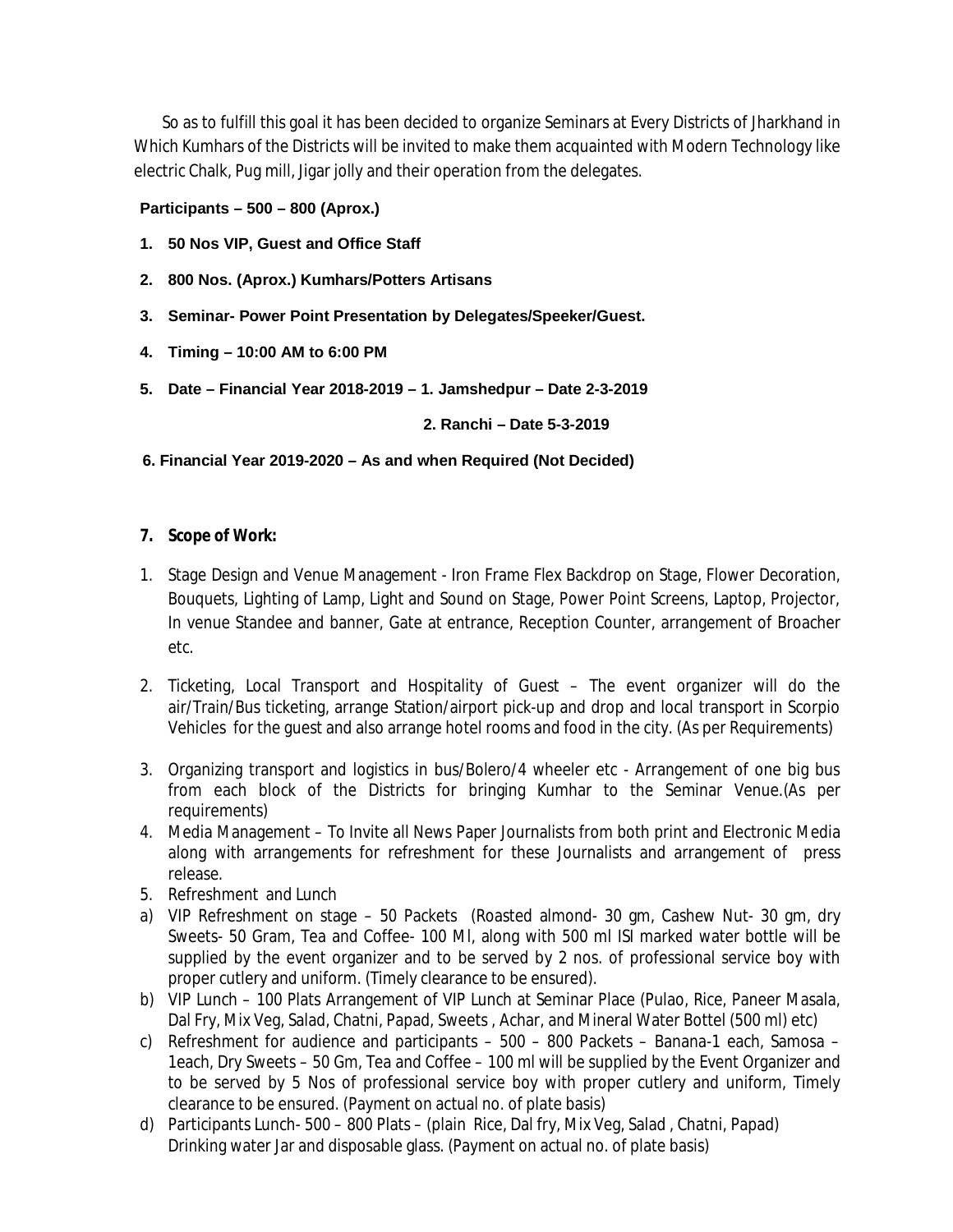- 6. Providing of professional Anchor- 1 Nos. (Female)- The Anchors should be well versed with subject, presentable and eloquent.
- 7. Videography and still Photography- The Event Organizer will arrange for both still photography and videography and submit 5 Sets of prints and edited Video documentation of 10 to 15 Mins with Hindi and English Voice over and the entire raw footage.

# **8. Eligibility Criteria:**

- i. The Event management Organizer should be a Registered Company/Organization. (Proof of same to be attached).
- ii. The Organizer must be carried out at least three event management work Successfully in any Central Govt./State Govt. dept./NGOs./public Sector in last 2 years out of which one event should be worth Rs. 20 Lakh or More.( Copy of Work Order to be attached).
- iii. The bidder should have an annual turnover of Rs 40.00 Lakh during financial years (2018- 2019)
- iv. Copy of P&L accounts, balance Sheets, ITRs (Estimated) duly certified by the Chartered Accountant financial years 2018-2019 should be submitted.
- v. GST (attach self –certified copy of the same)
- vi. PAN (attach self-certified copy of the same)
- vii.The firm should not be blacklisted or barred by any dept. of govt., PSU, Institutes or Autonomous Bodies etc. (Attach self-declaration on letter head of bidder).

## **9. Sealing and Submission of Bid:**

## **Part -A Technical Bid:** Should contain

- i. Bid Forwarding letter in prescribed format as per **Annexure-I**.
- ii. Technical Bid in prescribed format as per **Annexure-II** with all relevant/Supporting duly signed documents as mentioned in bid document.
- iii. **EMD** & **Tender Fee**

Seal envelope with superscription **"Technical Bid for Event Management Services for Organizing District Level Seminar of Jharkhand Matikala Board District Headquarters of Jharkhand during FY 2018-19 ( February and March 2019) and 2019-2020: Part A".**

**Part -B Financial Bid:** Should contain only Financial Bid. This is to be filled in prescribed format as per **Annexure-III** in seal envelope with superscription **"Financial Bid of Event Management Services for Organizing District Level Seminar of Jharkhand Matikala Board District Headquarters of Jharkhand during FY 2018-19 ( February and March 2019) and 2019-2020 : Part B".**

Above Part-A and Part-B in separate envelopes should be put in one seal envelope. The envelope should be superscripted as **"Tender for Event Management Services for Organizing District Level Seminar of Jharkhand Matikala Board District Headquarters of Jharkhand during FY 2018-19 ( February and March 2019) and 2019-2020"** with Tender Number and Tender Date.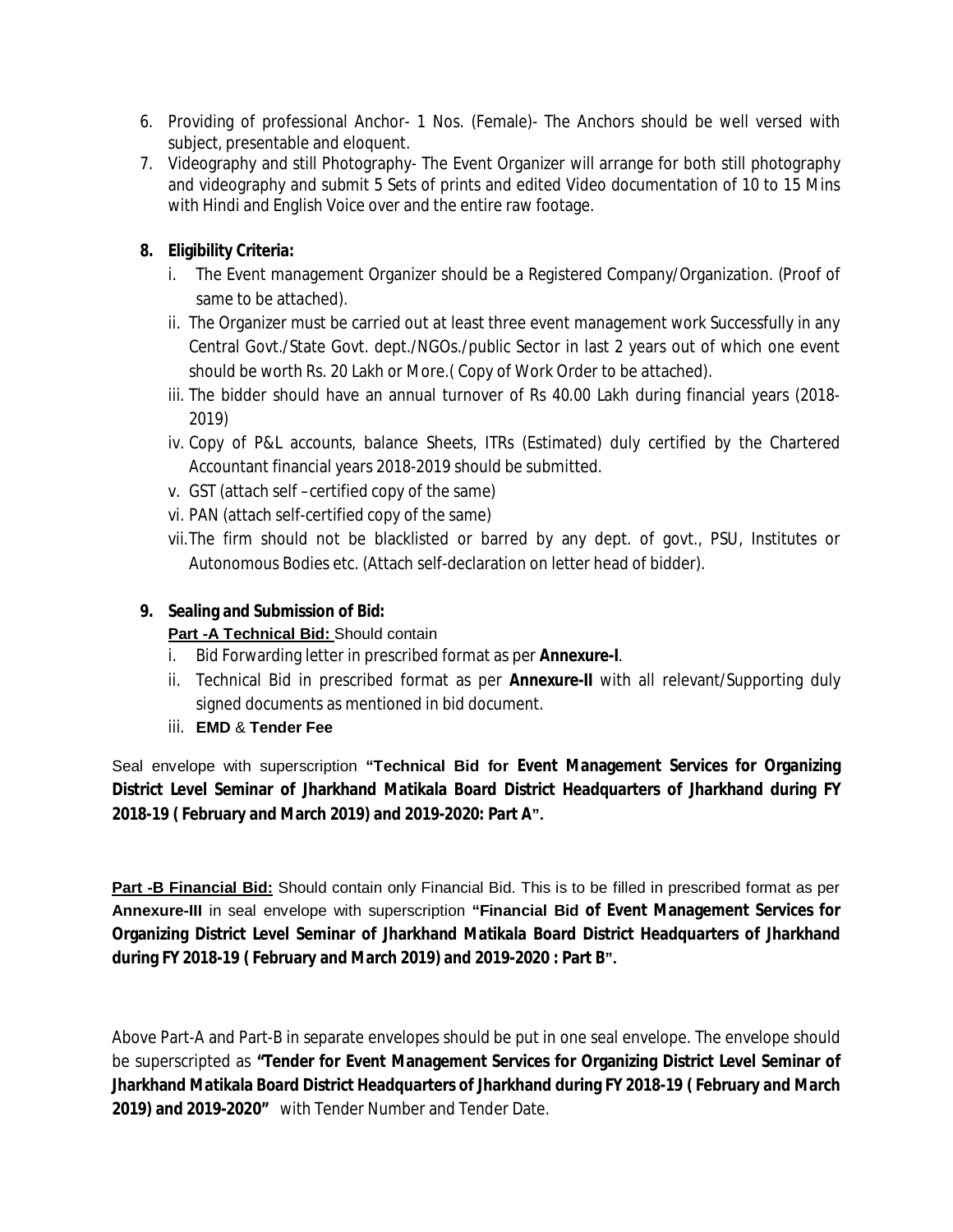- **10. After Evaluation of Technical Bid only qualified Bidders called for financial bid and Financial Bid will be opened. They will have to bring original copy of their documents along with their authorized representatives.**
- 11. Selection of Successful Bidder: The bidder who quotes the lowest rate in the financial Bid at **annexure- III** will be declared as the successful Bidder.
- 12. Work order will be issued to successful bidder.

**Termination of contract:** In case of breach of work order by the successful bidder, the performance security shall be forfeited and the bidder shall be blacklisted in addition to the termination of the contract.

- 13. **Dispute Resolution:** In the event of any dispute or differences arising under this agreement, the decision of the Managing Director of Jharkhand Mati Kala Board Board will be final.
- 14. **Applicable Law:** The court of Jurisdiction shall be Ranchi for all such purposes.s

**Managing Director -Cum-Chief executive officer**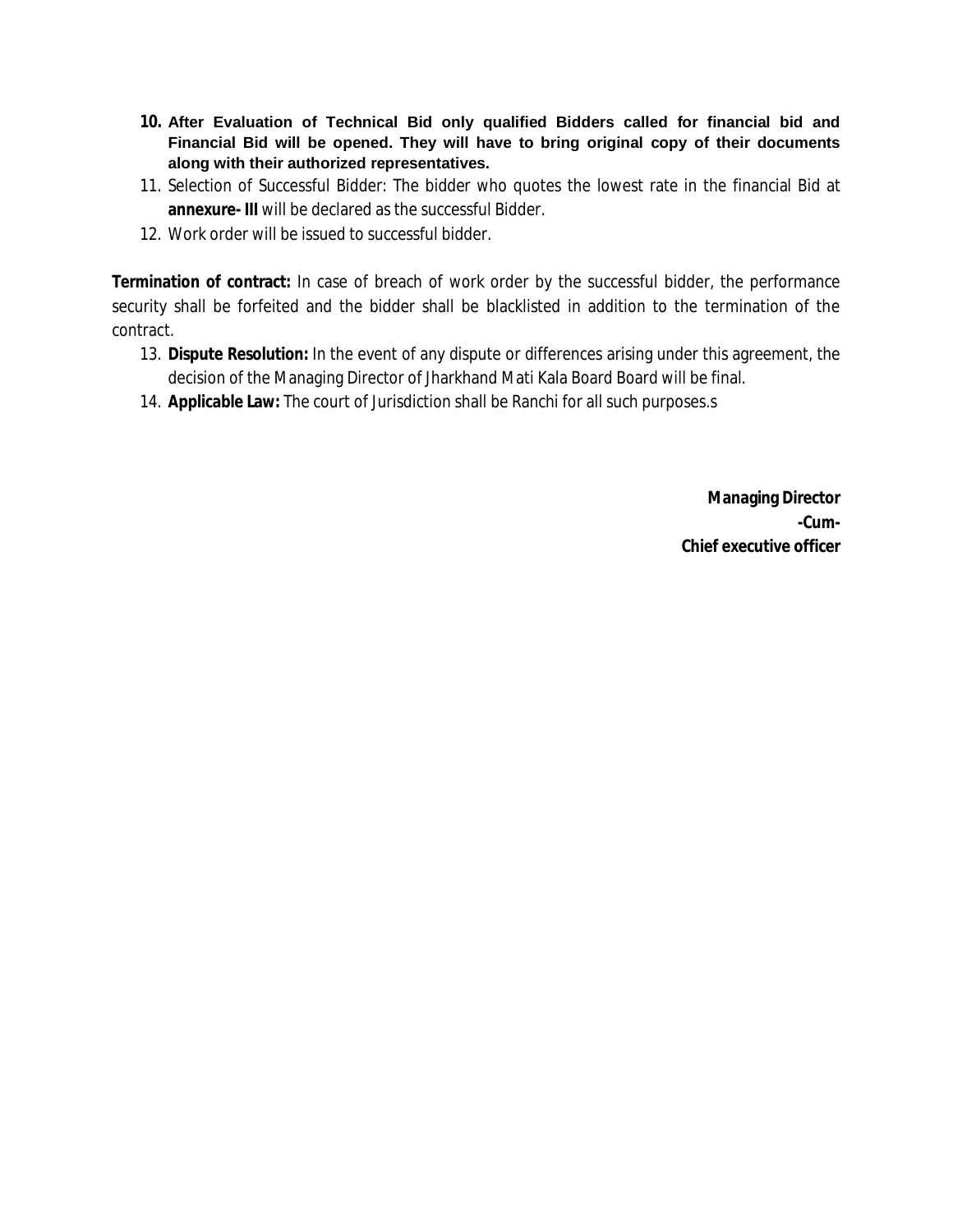## **ANNEXURE-I**

#### **BID FORWARDING LETTER**

(ON the Letterhead of the Bidder)

**Tender No:** 

From,

……………………………………………………………….

……………………………………………………………….

……………………………………………………………….

To Managing Director Jharkhand Mati Kala Board 3<sup>rd</sup> Floor, Udyog Bhawan, DIC Campus Ratu Road, Ranchi-834001

**Sub: Submission of bid for "Tender of Event Management Services for Organizing District Level Seminar of Jharkhand Matikala Board District Headquarters of Jharkhand during FY 2018-19 ( February and March 2019) and 2019-2020. "**.

Dear Sir,

With reference to the above subjected tender, I/We am/are submitting our bid for the above cited work. I/We hereby confirm and declare that I/We have carefully studied the tender document therein and undertake myself /ourselves abide by the terms and condition laid down in the tender document

The Tender Processing Fee of Rs. 1,000 /-(One thousand only) and EMD of Rs.5,000/- (Rupees Five Thousand Only) in the form Of Demand Draft in the favor of JHARKHAND MATIKALA BOARD RANCHI are enclosed herewith.

Yours faithfully,

(Signature of the Authorized Official of the bidder with seal)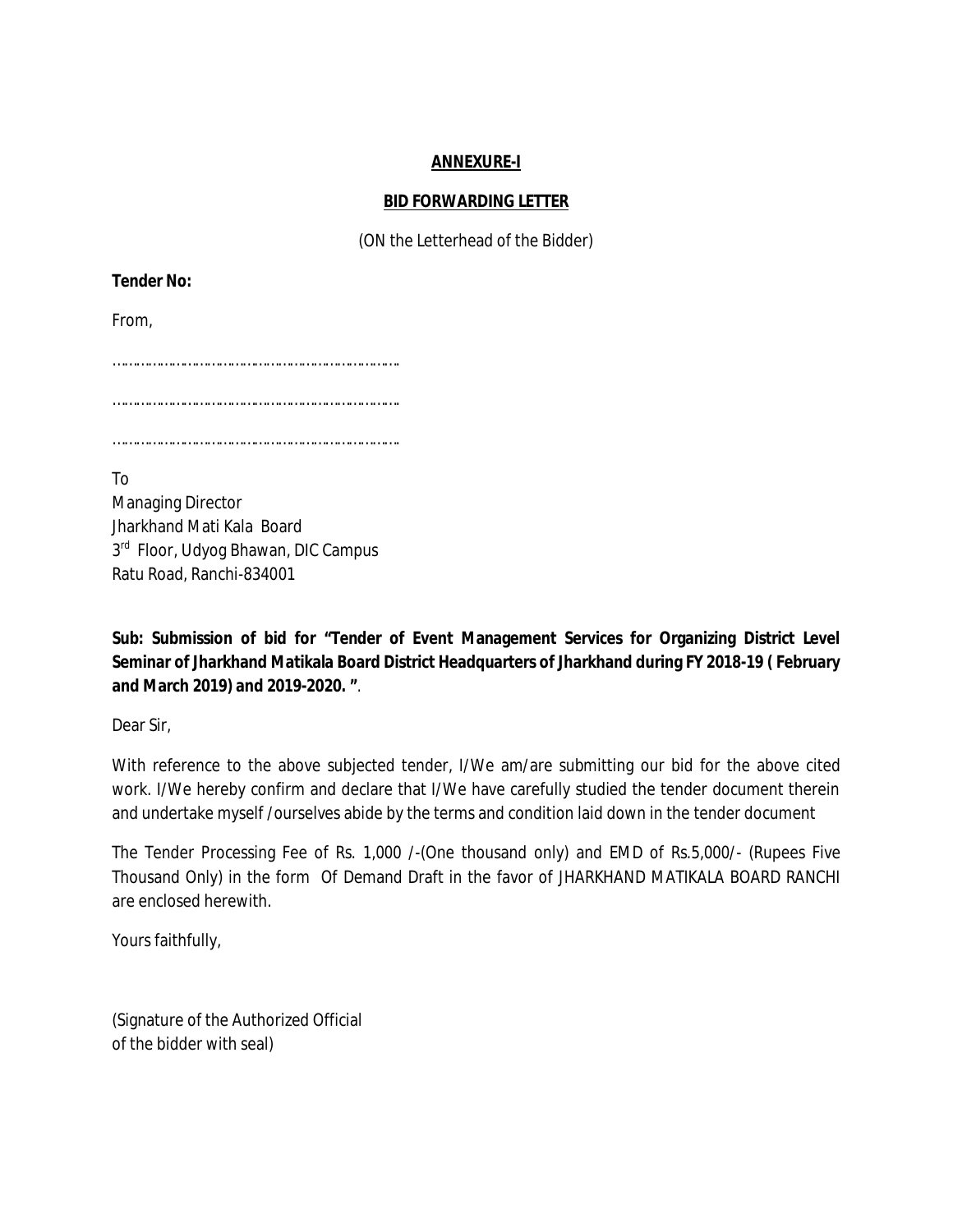## **ANNEXURE-II TECHINICAL BID**

(To be submitted in a separate sealed envelope)

**Tender No:…………………………………………………… Dt……………………………………**

## **(Self-attested photo copies of all supporting documents must be attached with the technical bid)**

| SI <sub>No.</sub> | <b>Particulars</b>                                           | Compliance | Page No. |
|-------------------|--------------------------------------------------------------|------------|----------|
|                   |                                                              | (Yes/No)   |          |
| 1.                | Name of the Firm:                                            |            |          |
| $\overline{2}$ .  | Address of Firm:                                             |            |          |
|                   | Tel/Mob No:                                                  |            |          |
|                   | Fax No:                                                      |            |          |
|                   | Fmail ID:                                                    |            |          |
| 3.                | Type of Firm: Proprietary/Partnership /Pvt Ltd. etc.(Attach  |            |          |
|                   | proof in support of this)                                    |            |          |
| 4.                | Name and Designation of Authorized person with Tel/Mob       |            |          |
|                   | No., Email ID to deal with Jharkhand Mati Kala Board.        |            |          |
| 5.                | Tender processing Fee of Rs.1000/- (Non-refundable)and       |            |          |
|                   | EMD of Rs.5,000/- in the form of DD.                         |            |          |
| 7.                | The Event Management Organizer must have successfully        |            |          |
|                   | executed at least 3 Event Management Work in Last 2 Years    |            |          |
|                   | out of Which one event should be worth Rs. 20 Lakh or        |            |          |
|                   | More. (Copy of Work Order be Submitted)                      |            |          |
|                   |                                                              |            |          |
| 8.                | The bidder should have an annual turnover of Rs 40.00 Lakh   |            |          |
|                   | during financial years (2018-2019). Copy of P&L accounts,    |            |          |
|                   | balance Sheets duly certified by the Chartered Accountant    |            |          |
|                   | should be submitted.                                         |            |          |
|                   | (Proof copy must be submitted)                               |            |          |
| 9.                | GST No.                                                      |            |          |
|                   | (attach self-certificated copy of the same)                  |            |          |
| 10.               | PAN(Attach self-certified copy of the same                   |            |          |
| 12.               | The firm should not be blacklisted or barred by any dept. of |            |          |
|                   | Govt., PSU Institute or Autonomous Bodies etc.(Attach self-  |            |          |
|                   | declaration on the letter head of bidder)                    |            |          |

#### **Declarations:**

I/We …………………………………………………………………………………………………………………………………………….(Names of partners/proprietors ) do hereby declare that the entries made here are true to the best of my/our knowledge. I/We hereby agree to abide by all terms and conditions laid down in tender document.

Place:

Date: (Signature of bidder)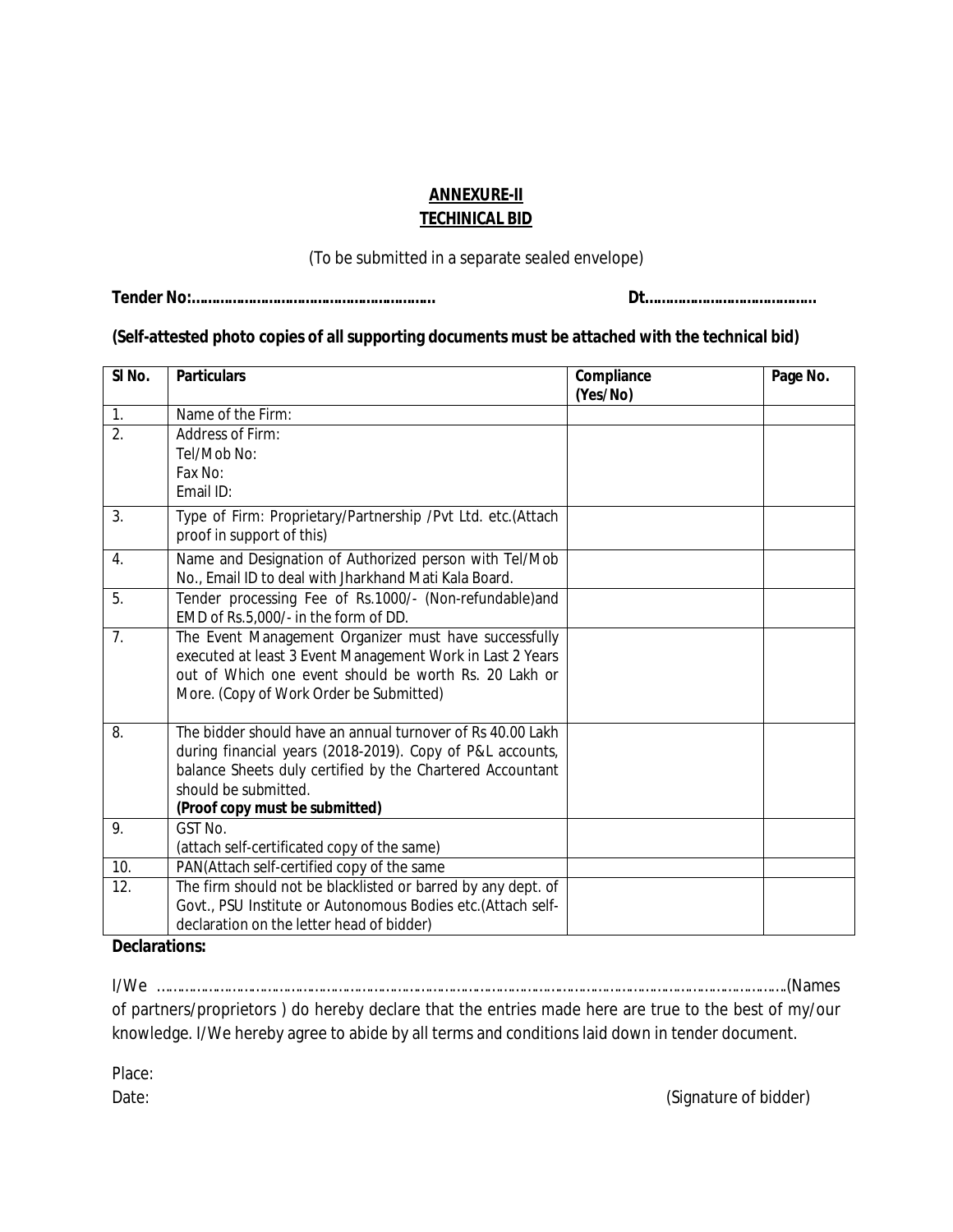# **ANNEXURE-III FINANCIAL BID**

(On the Letterhead of the Bidder)

From,

……………………………………………………………….

……………………………………………………………….

……………………………………………………………….

To Managing Director -Cum-Chief Executive Officer Jharkhand Mati Kala Board 3<sup>rd</sup> Floor, Udyog Bhawan, DIC Campus Ratu Road, Ranchi-834001

Dear Sir,

**I am submitting hereunder the following rates/quotation for providing event management services for the organizing each Seminar for Jharkhand Matikala Board of District Headquarter of Jharkhand.**

| SI             | Head                                         | <b>Particulars</b>                                                                                                                                                                       | Rate Per      | Quantity              | <b>Amount in Word</b> |
|----------------|----------------------------------------------|------------------------------------------------------------------------------------------------------------------------------------------------------------------------------------------|---------------|-----------------------|-----------------------|
| No.            |                                              |                                                                                                                                                                                          | <b>Unit</b>   | <b>Required</b>       |                       |
| 1              | Design<br>and<br>Stage<br>Venue Management - | Iron<br>Frame<br>Flex<br>Backdrop on<br>Stage,<br><b>VIP</b><br>Sofa,<br>Table,<br>Chair Podium, Flower<br>Decoration, Bouquets,<br>Lighting of Lamp,<br>Light and Sound on<br>Stage, In |               | Lumpsum               |                       |
|                |                                              | venue<br>Standee and banner,<br>Gate<br>at<br>entrance,<br><b>Reception Counter etc</b>                                                                                                  |               |                       |                       |
| $\overline{2}$ | In Venue                                     | Iron Frame Flex for<br>Outside the Stage                                                                                                                                                 |               | Lumpsum               |                       |
| 3              |                                              | Moulded Chair                                                                                                                                                                            |               | 1000<br>(If Required) |                       |
| 4              | Advertisment                                 | Broucher (One Fold)                                                                                                                                                                      |               | 1000 Pcs              |                       |
| 5              | Ticketing,<br>Local                          | Air Ticket, Bus Ticket                                                                                                                                                                   | As Per Actual |                       |                       |